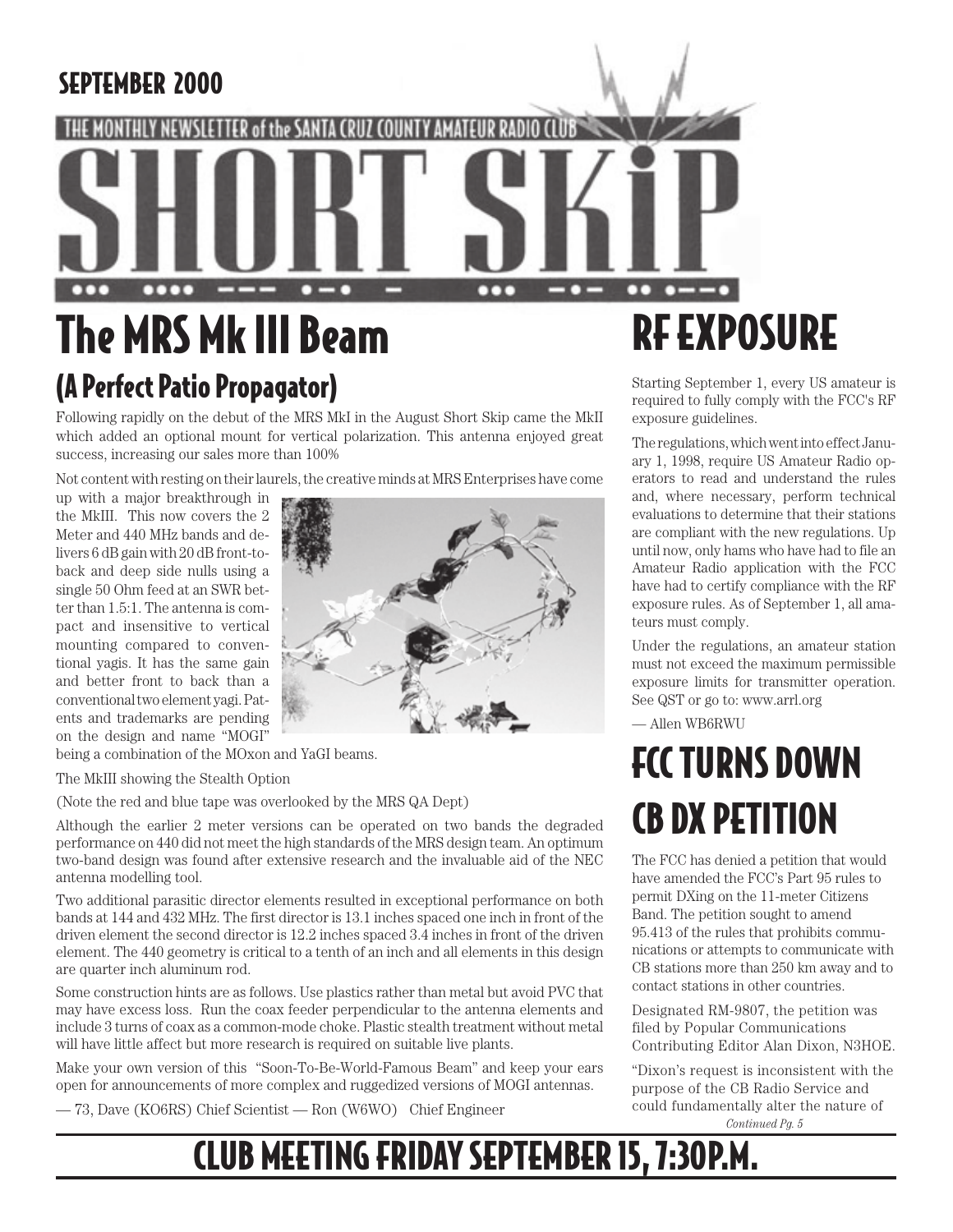

Published 12 times per year. Free to members. *Santa Cruz County Amateur Radio Club, Inc.*

> Post Office Box 238 Santa Cruz, CA 95061-0238

> > Editor and Publisher Ron Baldwin, K6EXT (831) 427-0565 K6EXT@fireclay.com

Columnist Art Lee, WF6P Production and Distribution Dave Harbaugh, W6TUW

### KD6FXQ REPEATER IS NOW K6RMW

The KD6FXQ ARES repeater in Watsonville (147.015) will be changing shortly to K6RMW, which is my new call sign. I decided to change it since passing my Extra class ticket. I am sending in a change to NARC to this effect and the repeater should get changed here in about a week or so.

— 73, Bob Wiser, K6RMW (formerly KD6FXQ)



(linked) Repeaters at 146.79- / 147.945- Mhz.

The **Santa Cruz ARES** meets the second Tuesday each month at the Santa Cruz Red Cross on Soquel Avenue at 7:30PM. Net meets each Monday at 8:30PM on 146.836 - Pl 94.8



 I have monitored many a QSO on the K6BJ repeater this year between members assisting each other with some aspect of Ham Radio, and these conversations have been music to my ears. Likewise I have noted numerous instances of requests for information posted on the K6BJ e-mail reflector and the subsequent helpful replies. I know these are just a few strings I have caught of the web of help and information lines woven by our club members to share their particular expertise with others. As I have had the pleasure to preside over our club's

business this year I have come to the conclusion that facilitating healthy relationships amongst our members is the prime purpose of our governing body. When you have a question or issue concerning amateur radio (or computers!), who you gonna call? Well, if you're a member of SCCARC, you know where to start!

I would like to thank my fellow club officers and board members for doing an especially fine job this year, making my life as President quite easy. Also thank you to everyone who has contributed their and energy in so many essential areas this year such as repeater maintenance, refreshments, greeters, auction table, field day, and Short Skip contributors. Speaking of Short Skip, thank you Ron Baldwin, K6EXT, for your much appreciated labor of love in editing and publishing our monthly newsletter.

Next month we will be holding elections for club officers and board members for SCCARC 2001. Please consider offering your services if you feel so moved, or feel your arm being twisted by the nominating committee!

— 73, KQ6DV

### VARACTOR— POOR MAN'S AIR VARIBLE

**Q.** I've seen designs that use a regular silicon diode (like a 1N914 or a 1N4001) as a varactor. What kind of capacitance could one expect from these devices?

**A.** The best cheapie diode to use as a "poor man's" varactor is the 1N4004. It has about 32pF of capacitance at 0V, decreases fairly linearly to about 6-7VDC, and fairly good Q. The other diodes mentioned, such as the 1N4001 and 1N914, have about 20-25pF max. capacitance. However, I have seen wild variations in the capacitances with 1N914/1N4148 general purpose diodes and wouldn't recommend those unless you have the means to measure the actual capacitance vs. voltage.

—72, Paul NA5N

### K6RMW—Now Extra

Bob Wiser, formerly KD6FXQ, has upgraded to Extra class and has a newcallsign. Bob is now K6RMW. Congratulations, Bob!

— 73, Cap

## BUSY BEES

Engineers at Pacific NW National laboratory helped outfit honey bees with tiny radio transmitters as part of a project to determine if bees could help pinpoint landmines. Will we one day use radio-equipped microorganisms in novel ways ?

Marconi once said "Never underestimate to potential of wireless." I hope he is smiling down on this effort!

— 73, Ron W6WO

### **Trade or Sell Table**

Bring your surplus radio gear to sell or trade. The table will be set up before the club meeting. Put a price on your goodie and have fun trading or selling: mics, connectors, handhelds and related equipment, receivers, transmitters, etc. Let's have fun!

—Dan AA6GD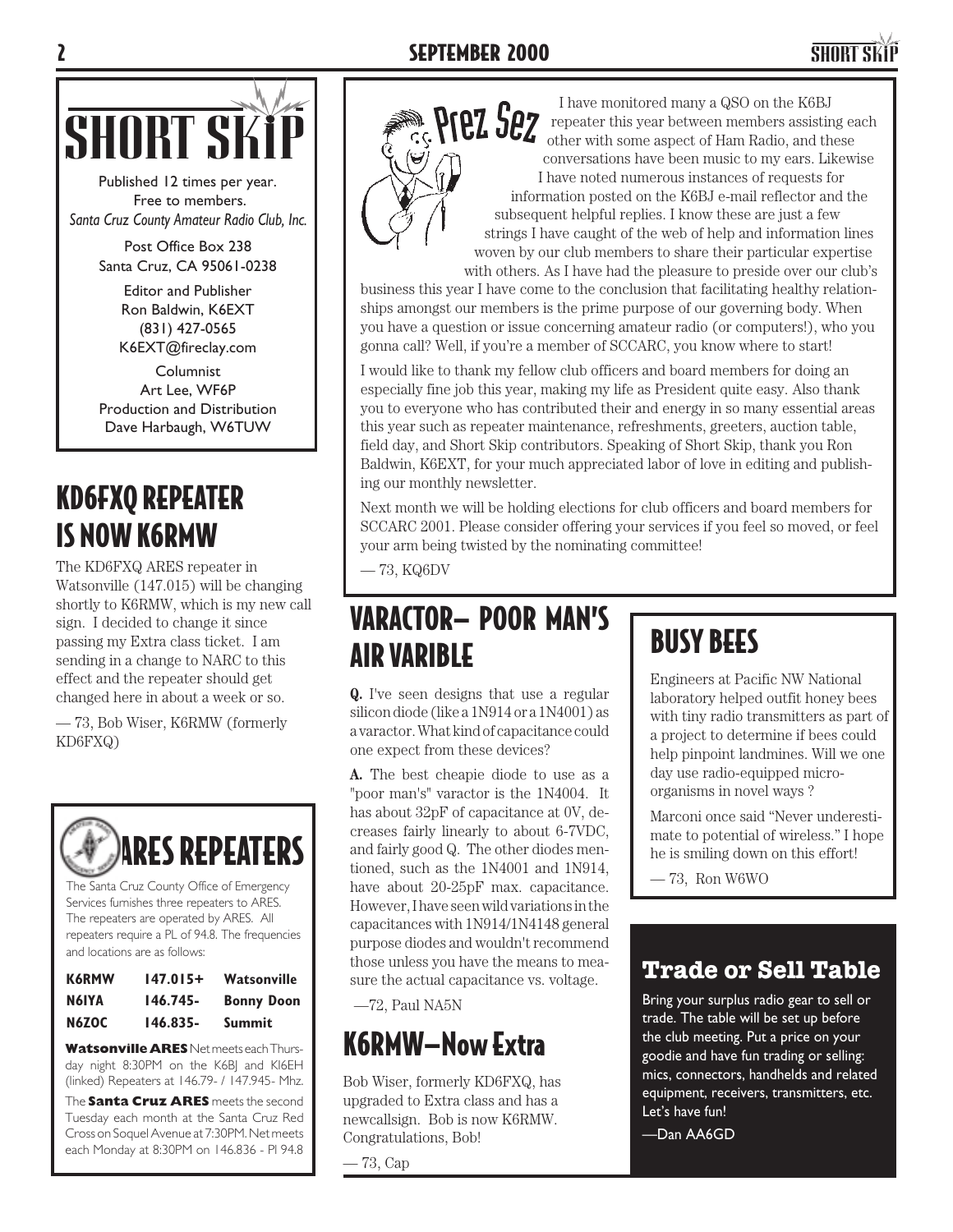

There is nothing worse than a bad signal report. This morning from my friends in San Diego: "You're booming in here, Art, but your signal is distorted and you seem to be breaking up." Now what? OK, you know that you are on the second floor of your daughter's Sacramento house and the ground wire was disconnected when the new deck was put in. You've operated without a ground under these conditions in the past and things were OK. Yet, the ground is an important part of a dipole strung between an old Oak tree and a fence post. You've already trimmed the small branches that drooped across your antenna - well, that WAS last month. How fast do leaves grow anyway? Then there is that new lamp in the downstairs bookcase your daughter just bought. You know, one of those fancy lamps where you tap the side of the bookcase with your hand and the light comes on or off. They were complaining that when I sent CW the dratted lamp came on and off, matching the dits

#### SHORT SKIP SEPTEMBER 2000 3

and dahs. It looks like a trip to the hardware store to buy a new ground rod to replace the one that was decked over. Then there is the matter of where to put it and pounding it into the hard ground. If the ground wire gets too long, say, at the end of the deck, it becomes just another element of the antenna and radiates also. I've had RF burns from that kind of arrangement. Maybe I should cut a hole in the deck and run the ground through there. I don't know how my son-in-law would feel about that. I need a sledge hammer to drive the rod in but my grandson has that in the back of his pickup and he went to Folsom lake with his boat for the day. It is kinda hot and muggy outside. Or maybe I will just take the family to breakfast at IHOPs out on Sunrise Boulevard, next to Highway 50, and come back and watch some tennis or football on the tube.

I kept a schedule with my pal, Terry Parks, N6NUN, while he was vacationing on his boat in San Diego harbor. He has a new SSB rig on board and it works fine on the ham bands. I checked in with him daily and he told me about him and his family enjoying the sunshine and tropical weather down south. His wife Hien strapped a life jacket on their eighteen month old daughter Emily and Terry took her out in the bay in their inflatable boat. The water down there is warm and Terry likes to swim in the ocean. (Swim in Santa Cruz? Brrrrr — too cold for

me.) The ladies flew back to Watsonville and Terry followed in his pickup truck. We made several contacts during the day on HF as Terry progressed up the coast. Having an HF rig in the car is fun, especially when you are sitting in northbound traffic on the Grape Vine and can chat away with friends, new or old. Terry and I will be bringing his Hatteras 53 up from San Diego to Ventura in a month or two.

I'm happy to see that Bob Fike, KO6XX, is conducting ham classes again. The free classes start on September 8th but if you miss the first class or so, maybe you can still get in. He will be teaching at the California Department of Forestry, Felton, on Gushee St., Tuesday and Friday nights at 7:00PM. Classes end on October 6th with testing! If you are a ham and want to stop in and say hello to his students, they will be glad to meet you. Learning is fun. Thanks Bob, for your time and effort in making future hams.

The Shriners help children with orthopedic problems, spinal, or burn deformities. This is a free service of the Shriners Sacramento Hospital for those who qualify. If you know of anyone who needs this help, there will be a screening clinic on Saturday, October 21, 2000, at Salud para La Gente health Clinic, 204 E. Beach St., Watsonville, from 9:00AM until 1:00 PM. For info, call Myrl Blum at 429-1653 or Art Lee at 426-5279.

## ITVA PRODUCES YOUTH-ORIENTED AMATEUR RADIO TV SPOT

The San Francisco Chapter of the International Television Association has produced a 30-second TV public service announcement designed to assist the amateur community in recruiting more young people to the hobby. Copies of the TV spot are being made available to Amateur Radio clubs for distribution to local television outlets at nominal cost.

Each year ITVA volunteers produce a public service announcement for a charitable or nonprofit organization. This year, they focused on Amateur Radio.

ITVA President Ken Alan, K6PSI, said he'd been hearing about the need to recruit "new blood" into ham radio, "so I suggested it to the PSA committee, and everyone loved the idea." ITVA recruited

several San Francisco Bay area hams to consult on the development of the story line for the 30-second spot.

 Spot producer Michelle Brown said ITVA "focused on the message on the two concepts that most appeal to that demographic: high technology and disaster preparedness."

Alan says the producers "wanted to show young people using H-Ts for socializing and in a disaster scenario." Referring to the "high tech world of Amateur Radio" and using rock music in the background, the announcement points out that hams can talk to people all over the world. The spot also depicts a simulated earthquake or explosion, where the things start to shake, lights flicker and go out and

there's a cry for help. The young, female ham grabs her H-T to call for assistance.

The spot concludes with an invitation to "find out more about amateur radio" and provides a 10-second visual backdrop for a local sponsoring club to superimpose its name and contact information. The whole idea, Alan told ARRL, was to steer clear of ham radio stereotypes and "just show the hobby as contemporary, high-tech and fun."

A Quicktime movie of the PSA can be viewed at the ITVA Web site at http:// www.itvasf.com. Amateur Radio organizations may order a professional Betacam copy to be used in their television markets at \$20—which covers the cost of tapes, duplication, and shipping.—ITVA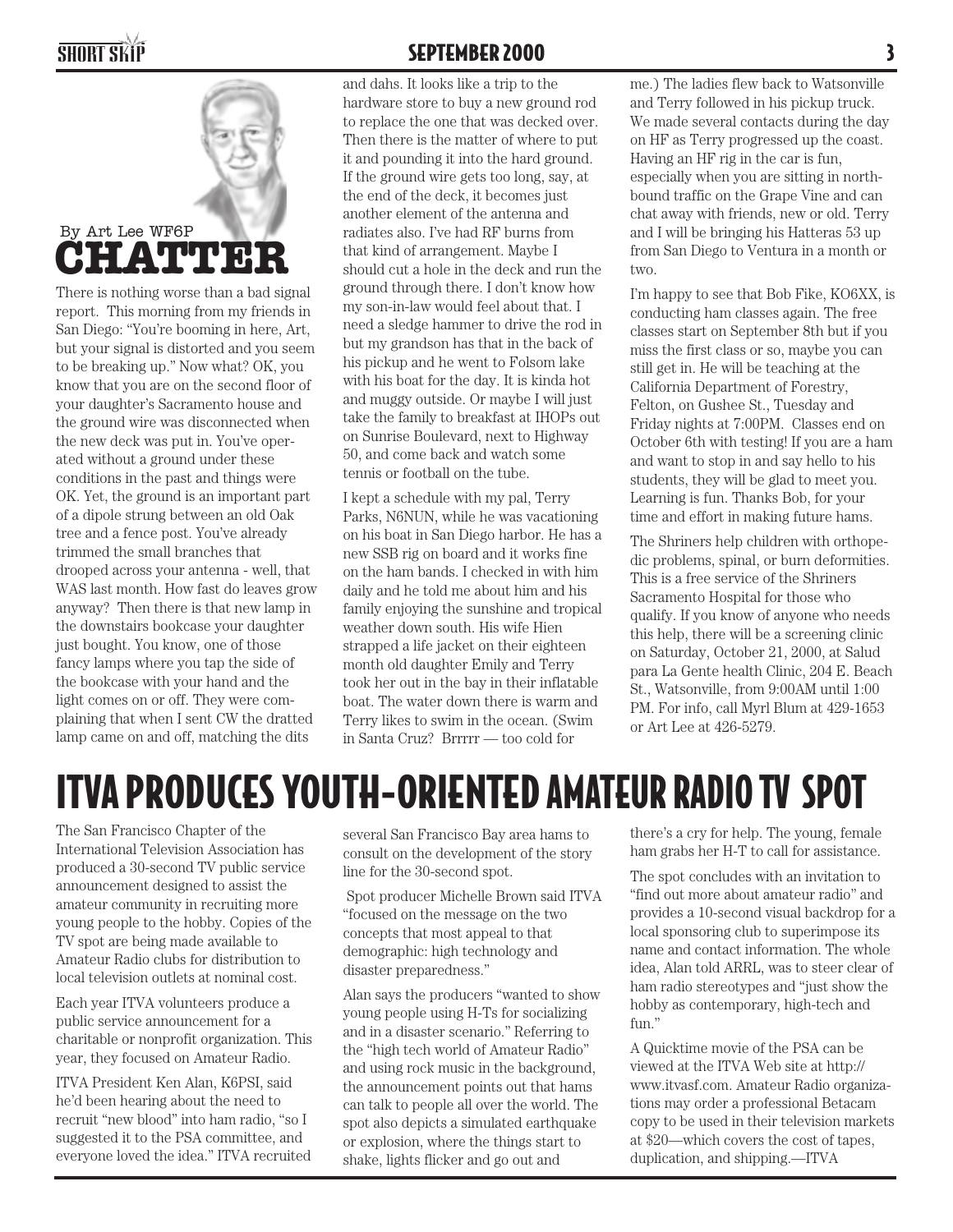#### **SEPTEMBER 2000**



## How Clubs Can Introduce New Hams FAST

Daniel Bartlett (VK4TDB) on August 23, 2000

Here is a checklist discussing how clubs can get new members into the hobby FAST. Follow this list, and you are sure to get a few more people in.

1. Put an ad in your local newspaper, advertising your next meeting. Have something like "What is Ham Radio?" Come along to our meeting at ..... and find out!

2. Have HEAPS of brochures and information ready for people on the meeting day. You should also have a station set up, and a few simple things for people to try.

3. Get people to talk about basic aspects of ham radio at the meeting. Show off QSL cards. Have an APRS station going...

If you follow the above instructions, you are sure to get a few new people into AR. If all else fails, bring a friend!

Member Comments

No kidding... Reply

Anonymous post on August 23, 2000

It is all too true. People out there really don't know what AR is all about. I am on my way to getting my license and every time I mention this to somebody they invariably say, "What can you do with that?" Also, if I ask them why they don't want to to get into it they always tell me about how they don't want to learn code. Now, while some folks out there enjoy sitting in their shack spitting out code at 30WPM, not all hams are that way, but people think of amateur radio as being just that. I did. This all ended when my buddy grabbed some books from the throw-away pile, one of which was the ARRL testing guide. I read it, and fell in love. I agree that it is important for clubs to try to dissuade this attitude, but I think there is one thing that could be done to help out even more: Clubs should set up tables at local fairs and events. Non-hams don't benefit from hamfests, so we should try to make a point of showing our stuff at non-ham related events. Also, clubs can have speakers at local book stores and places like that. In the meantime, I will preach

the AR hobby to everyone I know. Preach the Truth!

Reply by AB2BK on August 24, 2000

I agree clubs can do more to advertise Amateur Radio. Our local club, during Field Day, was featured on a local access cable network. You will find that most of these types of cable channels will be willing to give you airtime, especially if you are hosting an event in their covered communities. It went over so well that we were asked if we would be interested in doing a quarterly show on Amateur Radio! Don't forget, PREACH THE TRUTH. Amateur Radio is a fun family oriented hobby that brings people together, crosses borders and builds lasting friendships. It teaches practical electronic and communication skills, educates us on geography, science and technology and enables us to set and achieve goals. If someone sold the hobby to you this way, even if you weren't interested, wouldn't you want to get your kids involved? Amateur Radio sells itself, it just needs a few apostles to carry the message!

— Regards, Len Davis, AB2BK

RE: Preach the Truth! Reply by KC0ILP on August 24, 2000 As a new ham, I have to agree!

I showed up at my local club's meeting one month this summer (nothing against them - btw, from what I'm learning, they're a great club in spite of my initial experience!). Nobody said hello. Nobody noticed I was a newcomer. After some record keeping, one fellow spoke at length about antenna ordinances and his battle with the city, a few older fellows spoke about matters "way back when", and a bunch of other insider matters were discussed. Thank goodness for the cookie and coffee break, where I went up and introduced myself to folks. The second half had a session about weather nets that was interesting, but still intimidating. Granted, hams may not be the most extroverted folks on the block, but then again, neither are your prospective new members. A few things like the following would have made all the difference:

- Ask for a show of hands of new persons. then identify a member of the club that would "like to meet them one on one during the break/after the meeting/etc." Many organizations work through a sponsor, and although it's a bit formal for my likes, having a new friend to go to hang out with initially at the meetings, etc. Sure makes it more inviting!

- Find out what we're interested in, and follow up on it! I filled out a survey indicating my interests... Only to never hear from anyone. Again, I persisted and managed to find the respective committee directors in these areas, but many new hams won't.

 - Establish a new ham elmer support committee! besides all the new tech, FCC rules, special areas (APRS, repeaters, etc.) that we're trying to stuff into our heads, there are unwriten codes you all follow. Help us so our first experiences are positive ones, or we'll go away for good.

- Watch the amount of old business material you deal with in a meeting. General club meetings shouldn't be the place for fighting battles (would you fight with your spouse in front of company?). Do this in committee meetings or better yet offline. Monthly club meetings should be social, informative and fun!

Don't forget, there's a reason not everyone on your street is a ham - this stuff intimidates 99% of the folks out there. Helping us new guys to feel welcome in your club makes all the difference between the hobby succeeding or not.

— My \$0.02... KC0ILP

### SURPLUS (JUNK) PARTS WEB SITE

I found a good website "Silicon Valley Surplus Sources" that lists and rates different surplus parts stores over the hill in S.J. area. It's great for finding stuff for your scratch building and experimenting projects.

**http://www.kce.com/junk.htm** — K6EXT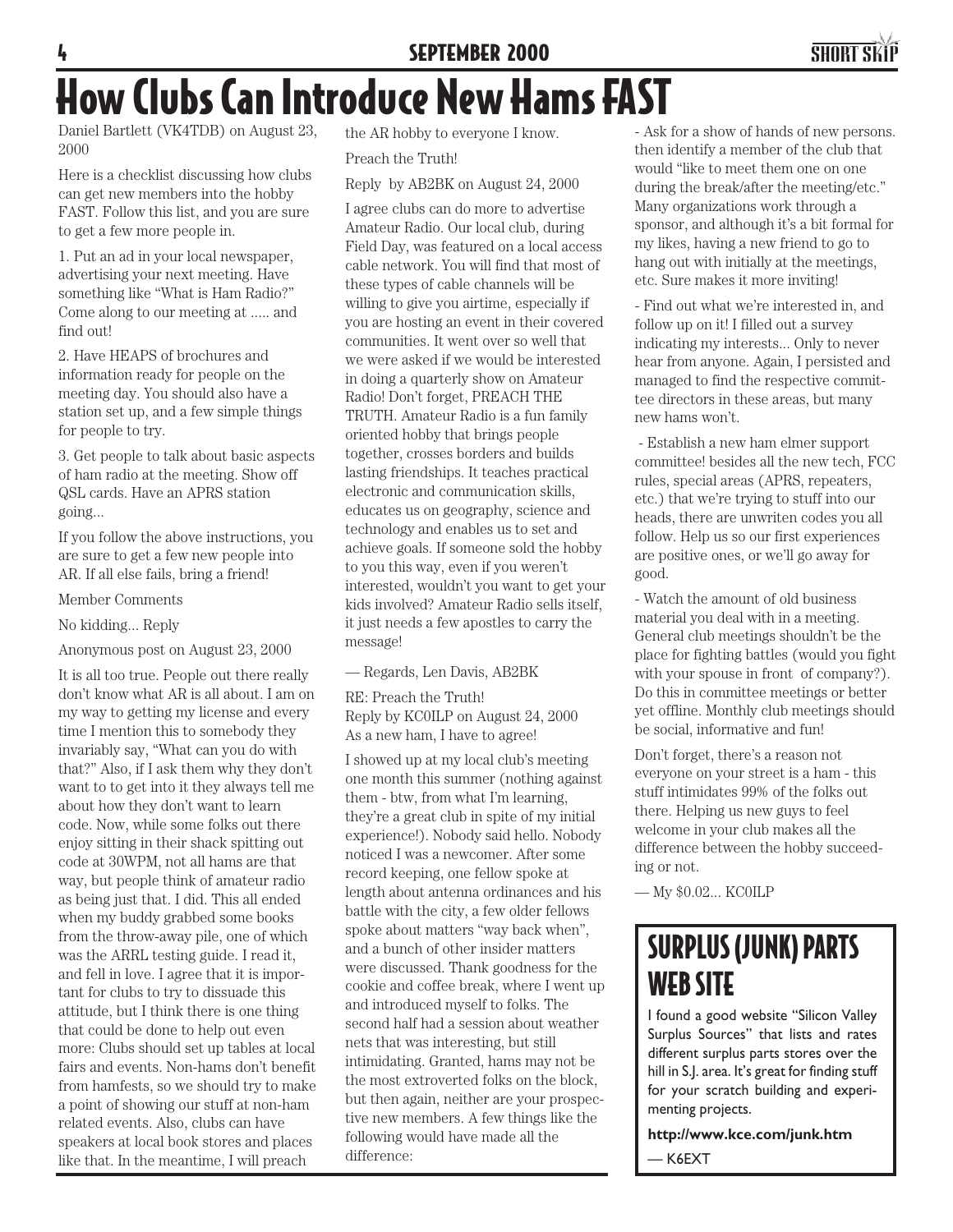## Motorola to destroy Iridium **Satellites**

While Phase 3d gets ready to go into space, there is word that the bankrupt Iridium satellite communications system will be de-orbited and permitted to burn up in the earth's atmosphere. This as Motorola announces plans to begin the destruction of its failed commercial satellite telephone system.

According to news reports, controllers may have already been given the go ahead to begin the de-orbiting process for the sixty-plus microsats. The exact timetable for the destruction of all of the tiny birds should be announced as this newscast goes to air.

When Motorola first announced that it would abandon the system, some hams suggested asking that the company simply give the entire constellation to ham radio for educational and experimental purposes. Unfortunately the idea never gathered much momentum and whether or not a formal offer was made is not known.

(VHF Reflector, other news reports)

—Amateur Radio Newsline



• **Foothill Flea Market** - 2nd Saturday of each month from March to October at Foothill College, Los Altos Hills.

• **Livermore Swap Meet** - 1st Sunday of each month at Las Positas College in Livermore, 7:00 AM to noon, all year. Talk in 147.045 from the west, 145.35 from the east. Contact Cliff Chiba, KF6EII, (209) 835-6715, email larkswap@ usa.com.

• **Sonoma County Hamfest** The Sonoma County Radio Ama- teurs is again holding their popular hamfest this year. It will be held on Saturday, Sept. 16, 6:30 AM to 1:30 PM. The location is at the Lewis Adult School, corner of Lewis Rd. and Lomitas.

## IARU REGION III CONFERENCE CALLS FOR MORSE EXAM PHASEOUT

The 11th International Amateur Radio Union Region III Conference ended September 1 by resolving to seek the ultimate removal of Morse code proficiency as an International Telecommunication Union licensing requirement for HF operation. As "an interim measure," the conference agreed to support the reduction of all Morse code testing speeds to 5 WPM.

"IARU Region III strongly supports Morse code as an effective and efficient mode of communication," the resolution said in its preamble. "However, it believes that the position of Morse as a qualifying criterion for an HF amateur license is not relevant to the healthy future of amateur radio."

The resolution urged IARU Region III member societies to seek an interim 5 WPM Morse code testing requirement while looking toward eventually eliminating the Morse requirement altogether. "We recommend that, setting aside any previous relevant decisions of earlier Conferences, a policy of the removal of Morse code testing as an ITU requirement for an amateur license to operate on frequencies below 30 MHz be adopted by IARU Region 3," the Conference resolution declared.

Voting in accordance with ARRL Board policy, International Affairs Vice President Rod Stafford, W6ROD, cast the lone dissenting vote on the League's behalf, although he voted in favor of an earlier motion to support 5 WPM as the top code speed for testing. The Hong Kong Amateur Radio Transmitting Society abstained. The Asian and Pacific region's other member societies favored the resolution.

The Region III Conference, meeting in Darwin, Australia, recommended that the IARU Administrative council adopt its position as IARU policy. Meeting September 3-4 in Darwin, the Administrative Council declined to act on the policy recommendation, however, until after the Region II conference next October in Guatemala.

### The WWW is not WW

Only one in 20 people around the world are online, and close to 60 percent of Internet users live in North America. This, even though the region accounts for just five percent of the world's population. In Africa, there are a mere 14 million phone lines. That is fewer than are found in either Manhattan or Tokyo.

But even in North America the Internet is not within the reach of everyone. The research firm Jupiter Communications Inc. says there are yawning Internet-use gaps in the U.S. between high income and low-income households, ethnic groups and age groups.

According to Jupiter, sixty percent more white households in the U.S. are online than African-American households, and the elderly account for only sixteen percent of the country's Internet-user community.

While many of these gaps are expected to close in a few years, Internet content is still likely to target well-heeled, well-educated and mostly English speakers, because of advertising and e-commerce.

(Internet Futures Newsletter)

— Amateur Radio Newsline

#### CB cont.

the service," the FCC said in turning town the petition.

The FCC said CB operators generally supported the proposal and stated that the present rule was unenforceable. The ARRL commented in opposition to the petition. "The Amateur Radio Service is the proper forum for the desired long-distance communications sought by the Dixon petition," the League told the FCC.

The National Association of Broadcasters also opposed Dixon's petition. The NAB said that the restriction was necessary to deter CBers from operating at excessive power levels and that consumers must be protected from illegal CB transmissions that interfere with radio, TV and other consumer electronics.

The FCC agreed with the ARRL and said it did not intend to create a service paralleling the Amateur Service when it authorized the Citizens Radio Service. "Amending the rules to permit long-distance and international communications would undermine the purpose of the CB Radio Service rules and compromise one of the core distinctions between the CB Radio Service and the Amateur Radio Service," the FCC concluded.